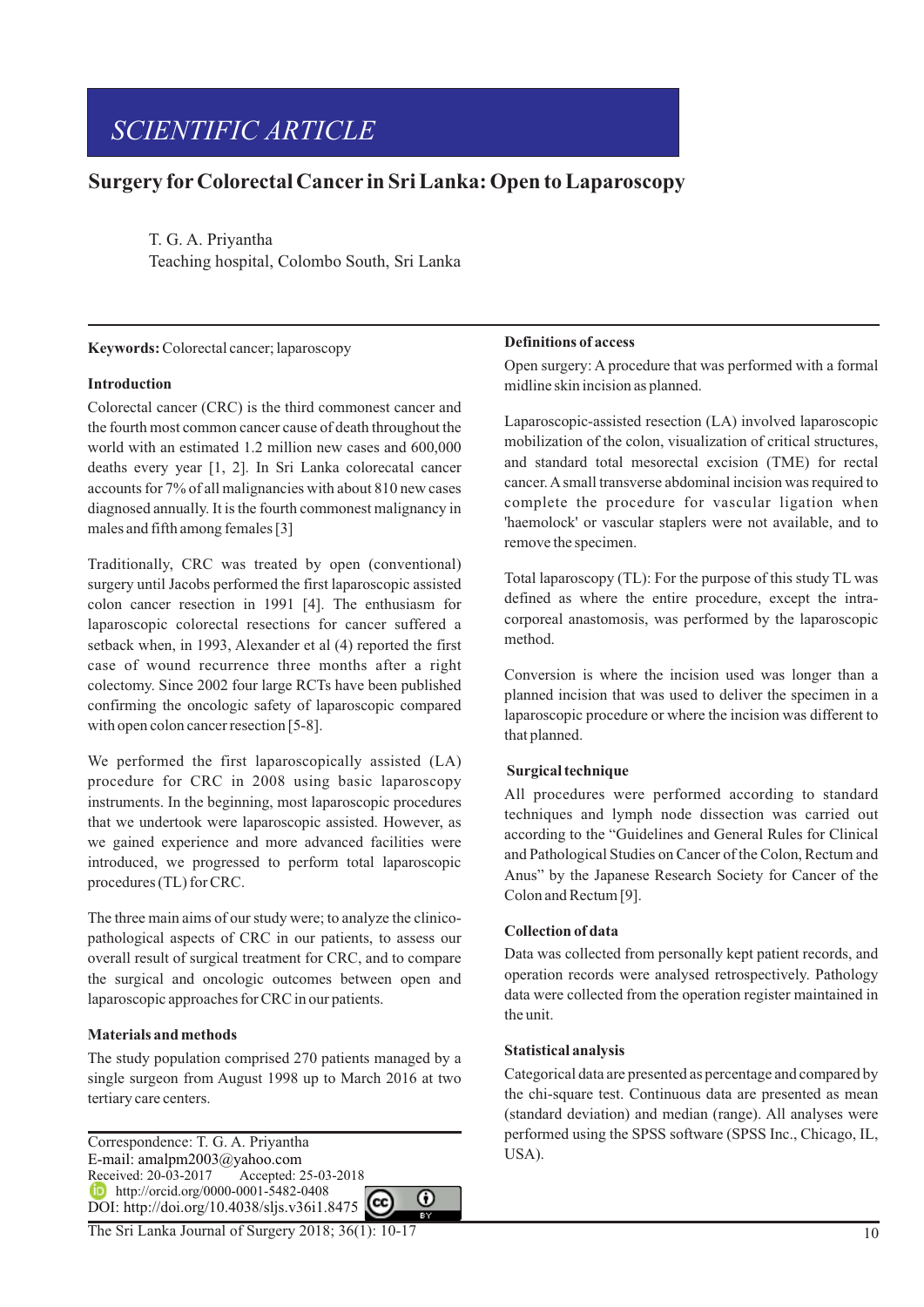## **Results**

Of 270 patients, 10 were excluded from the study (not operated= 6, lost after neoadjuvant therapy= 1, inadequate data= 3). Thus, data were analyzed in the remaining 260 patients; 159 male (59 %) and 111 female (41%), median age 59; range 25 to 90 years.

#### **Clinico-pathological features**

#### **Aetiology:**

First degree relatives with a history of CRC were found among 8 patients (n= 142; 5.6%). In 5 patients (3.5%), CRC developed on a background of familial adenomatous polyposis (FAP) and two other patients (1.4%) developed CRC in long standing ulcerative colitis.

## **Presentation:**

Twenty eight patients ( $n= 175$ ; 16%) presented with sub-acute intestinal obstruction. The mode of presentation in other patients is shown in Table1.

Duration of symptoms in 132 patients who were analysed varied from 1 to 24 months; median – 3 months.

## **Pathology:**

The site of distribution of cancers in 243 patients is shown in Table 2. Also, the composition in the stage of presentation of CRC over the 15-year period (n= 217) from 2001 is shown in Figure 1. Forty two of 252 (17%) patients analysed had distant metastases at presentation. Histopathology data in 127 patients revealed well differentiated adenocarcinoma in 83 (65 %), moderately differentiated adenocarcinoma in 43 (34  $\%$ ) and poorly differentiated adenocarcinoma in 1(1%) patient. There were 6 (5%) mucinous carcinomas.

| Table 1. Mode of presentation |               |           |  |  |
|-------------------------------|---------------|-----------|--|--|
| Presentation                  | <b>Number</b> | %         |  |  |
| Bleeding per rectum           | 75            | 42.8%     |  |  |
| Change of bowel habits        | 30            | 17.1%     |  |  |
| Abdominal pain                | 23            | 13.1%     |  |  |
| Anemia                        | 07            | 4%        |  |  |
| Other                         | 12            | 6.8%      |  |  |
| Stage iv<br>Stage iii         | Stage ii      | I Stage i |  |  |

|  |  |  | <b>Fable 1.</b> Mode of presentation |  |
|--|--|--|--------------------------------------|--|
|  |  |  |                                      |  |



## **Surgical procedure:**

Two hundred and sixty patients had surgical intervention during the study period. Furthermore, 25 had only a palliative procedure (resectability 90%), an emergency surgical procedure was required in 26 (10%) patients for intestinal obstruction. In nine patients, tumour was not resectable.

Analysis of data from patients who underwent surgical resection (n= 235) showed that 66 patients were treated with neoadjuvant therapy. This includes 50 of 101 with rectal cancer (49%) who received chemo irradiation, of which eight (16 %) were complete responders.

#### **Surgical access:**

One hundred and sixty-eight patients underwent open surgery (O) compared with 67 patients who underwent laparoscopic surgery. The laparoscopy group comprised 43 laparoscopic assisted (LA) and 24 total laparoscopic (TL) procedures. The overall conversion rate for laparoscopic procedures was 16 %.

## S**urgical technique:**

Group I lymph nodes were included in the dissection (D1 dissection) in 32 patients and 143 patients underwent N2 nodal dissection (D2 dissection). Only 2 patients had N3 nodal (D3) dissection. In the remaining patients (n= 58) nodal dissection status could not be determined (Dx).

To achieve tumour clearance combined organ resection was performed in 11 patients. A sutured colorectal anastomosis was performed in 73 patients (51 %) and stapled anastomosis was performed in 71 patients. In 27 (34%) who underwent anterior resection of the rectum, we created a proximal diverting loop ileostomy.

#### **Quality indicators in surgical procedures:**

The AR: APR ratio was 1.5:1. The operating time for each procedure is shown in Table 3. Table 4 shows the volume of blood loss during the procedures.

All resected specimens (n= 235) had negative proximal and distal margins. The circumferential resection margin was reported only in later pathology reports and therefore the data were insufficient for analysis. Lymph node (LN) harvest could be determined in 92 patients (36.5 %). Twelve or more LNs were examined in 27 % patients. The node positivity was 15 %. Table 5 indicates the lymph node harvest in 92 procedures. Also, the number of lymph nodes harvested in our unit has been increasing and had almost reached the recommended standard over the last two years (Figure 2)

#### **Post-operative complications:**

There were 93 complications (40%), of which, thirteen (5.5%) were major surgical complications. Seven of 185 patients had anastomotic leaks (4%); five followed AR (leak rate following AR is 6.3%). Other major complications were abdominal wound dehiscence  $(n= 5; 2.1 \%)$  and post operative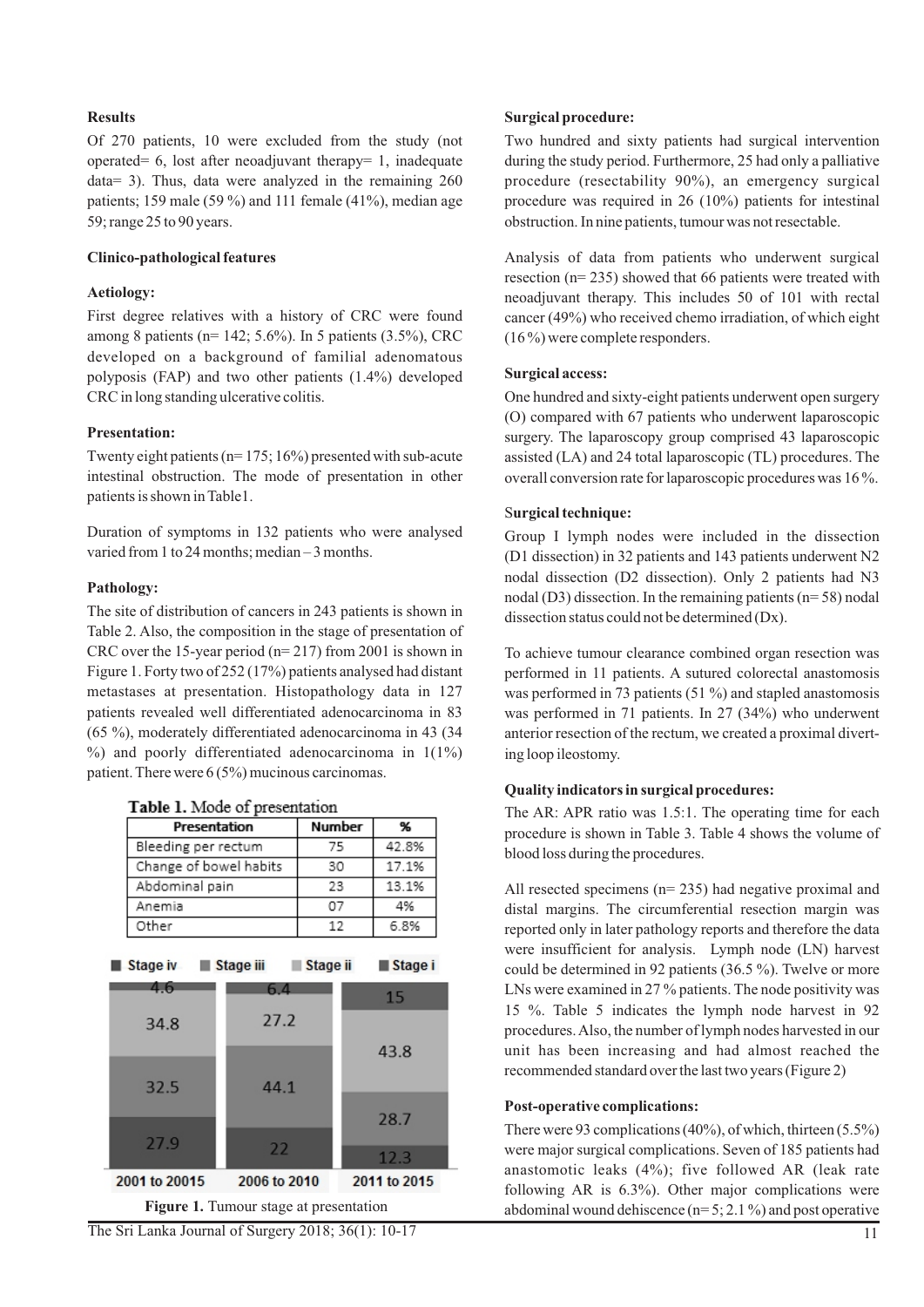

1998 - 2008 2009 - 2013 2014 - 2015 **Figure 2.** Lymph node harvest-1998 to 2015



Figure 3. Transition from open to laparoscopic colorectal resection

| Site                        | <b>Number</b> | %     |
|-----------------------------|---------------|-------|
| Caecum                      | 03            | 1.2 % |
| Ascending Colon             | 20            | 8.2%  |
| Transverse Colon            | 18            | 7.4%  |
| Descending Colon            | 09            | 3.7%  |
| Sigmoid Colon               | 63            | 25.9% |
| Recto sigmoid junction (Rs) | 24            | 10.2% |
| Upper Rectum (Ra)           | 32            | 13.1% |
| Lower Rectum (Rb)           | 66            | 27.1% |

Table 2. Distribution of Colorectal cancer

| Procedure                                 | Range<br>(Hrs) | Median<br>(Hrs) |
|-------------------------------------------|----------------|-----------------|
| Right hemicolectomy (n=11)                | 1 to 4.5       | 2.2             |
| Extended right hemicolectomy (n= 11)      | 1.75 to 6.5    | 3               |
| Left hemicolectomy (n=8)                  | 2.5 to 4       | 2.7             |
| Sigmoid colectomy (n= 32)                 | 2 to 4.5       | 2.7             |
| Anterior resection (AR) (n= 68)           | 2.5 to 6.5     | 4               |
| Abdomino perineal resection (APR) (n= 36) | 2 to 7         | 4               |
| Sub-total colectomy (n= 2)                | 3.5 to 3.7     | 3.6             |
| Procto-colectomy (n= 4)                   | 3.5 to 9       | 4               |
| Hartmann's procedure (n=9)                | 1.5 to 4.5     | 2.5             |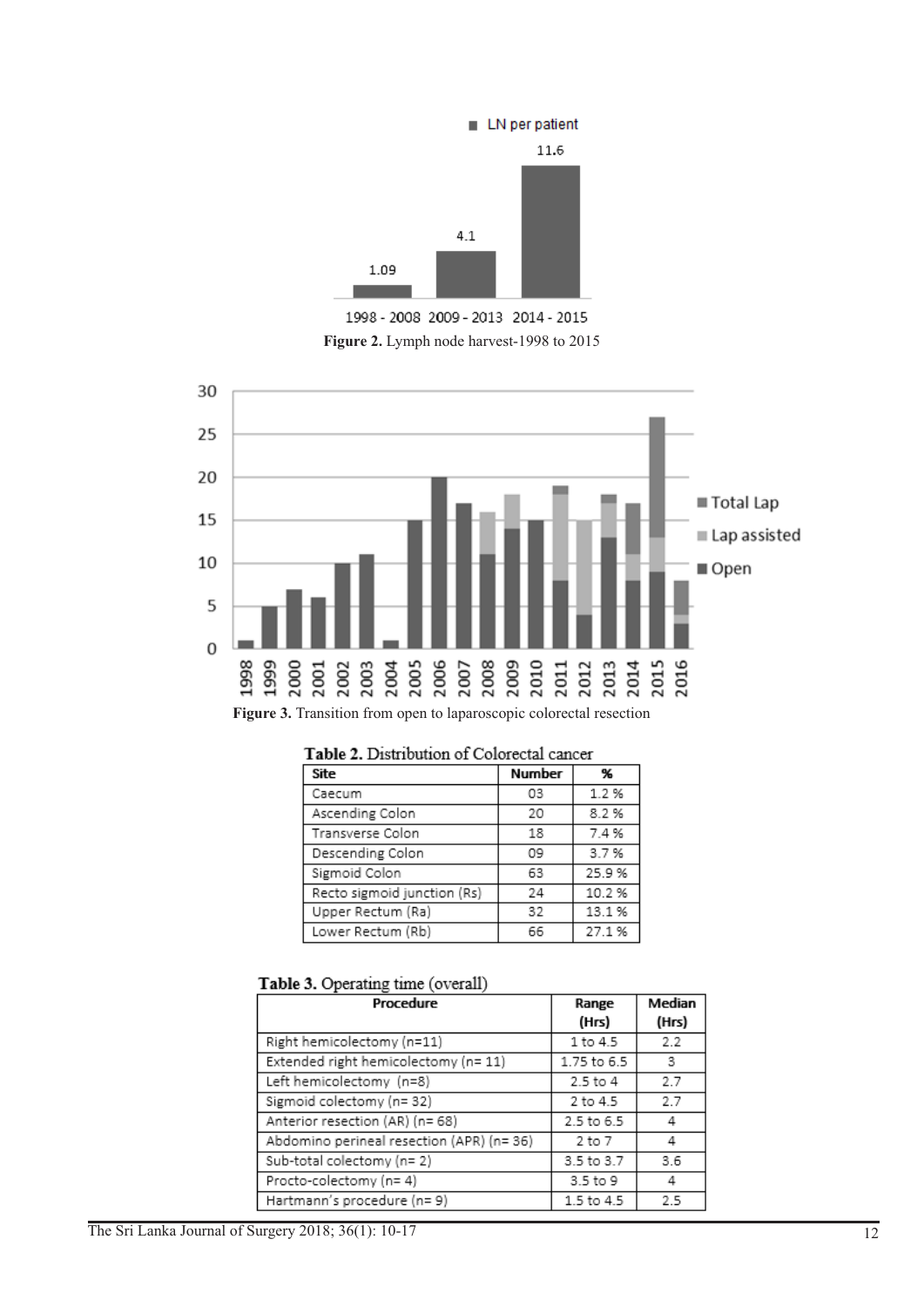## Table 4. Blood loss (overall)

| Procedure                                 | Range (ml)  | Median (ml) |
|-------------------------------------------|-------------|-------------|
| Right hemicolectomy (n= 18)               | 50 to 700   | 275         |
| Extended right hemicolectomy (n= 10)      | 100 to 700  | 700         |
| Left hemicolectomy (n= 08)                | 50 to 500   | 325         |
| Sigmoid colectomy (n= 46)                 | 100 to 2000 | 300         |
| Anterior resection (AR) (n= 37)           | 300 to 3000 | 450         |
| Abdomino-perineal resection (APR) (n= 37) | 300 to 3800 | 925         |
| Subtotal colectomy (n= 3)                 | 350 to 2000 | 650         |
| Procto colectomy (n=3)                    | 100 to 950  | 500         |
| Hartmann's procedure (n =8)               | 50 to 500   | 275         |

Table 5. Operative parameters open vs. laparoscopy

| Parameter                     | Open         | Lap assisted | Total lap    | $LA + TL$   |
|-------------------------------|--------------|--------------|--------------|-------------|
|                               |              | (LA)         | (TL)         |             |
| Median operating time (hours) | 3            | 4.6          | 4            |             |
|                               | (1 to 6.5)   | (3 to 9)     | (2.5 to 5.5) | (2.5 to 9)  |
| Median blood loss (ml)        | 500          | 461          | 150          | 200         |
|                               | (50 to 3800) | (100 to 950) | (50 to 300)  | (50 to 950) |
| LN harvest (median)           | 8.44         | 7.1          | 10.0         | 8.7         |
| (range)                       | (1 to 28)    | (1 to 15)    | (3 to 16)    | (1 to 16)   |
| Conversion                    | ΝA           |              | 12 (17.9 %)  |             |
| Median Hospital stay(d)       | 8            | 8.1          | 5            | 5           |
|                               | 4 to 30)     | (4 to 38)    | (3 to 12)    | 3 to 38)    |

## Table 6. Cause of death

| Cause of death                            | <b>Number</b> | %    |
|-------------------------------------------|---------------|------|
| Sepsis                                    | 04            | 1.7% |
| Congestive cardiac failure                | 02            | 0.8% |
| Deep vein thrombosis / Pulmonary          | 01            | 0.4% |
| embolism                                  |               |      |
| Myocardial infarction                     | 01            | 0.4% |
| Bleeding due to cirrhosis of liver / DIC* | 01            | 0.4% |
| Hepato-renal syndrome                     | 01            | 0.4% |
| Total                                     | 10            | 4.2% |

\*Disseminated intravascular coagulation

bleeding (n=1; 0.4%). Wound infection occurred in 31 patients (13.1%) and prolonged ileus was seen in 5 (2.1%). Myocardial infarction (3.4%) was the commonest nonsurgical post-operative complication (total 9.7%). Twelve patients underwent re-exploration (5%) and the hospital readmission rate was 2.5 % (6 patients).

## **30 Day post-operative mortality**

There were ten post-operative deaths (overall mortality of 4.2%). However, procedure related mortality was 1.7% (n= 4). All were due to sepsis following anastomotic leaks. The causes of death are listed in Table 6.

## **Laparoscopic surgery**

Figure 3 illustrates the transition from open to laparoscopic procedures over the study period.

#### **Open vs. laparoscopy:**

Comparison of operative parameters between the two groups is shown in table 5. Respective percentages of morbidity, anastomotic leak and mortality for the open and laparoscopy groups were 31.1% versus 30.9%, 3.1% versus 2.9% and 5.5% versus 1.8%.

## **Intra operative complications:**

There were two intra operative complications in the laparoscopy group (3%); inadvertent injury to bowel and injury to the left ureter.

## **Follow up**

Follow up data was available for 121 patients (58 %). The overall follow up period ranged from to 2 months to 15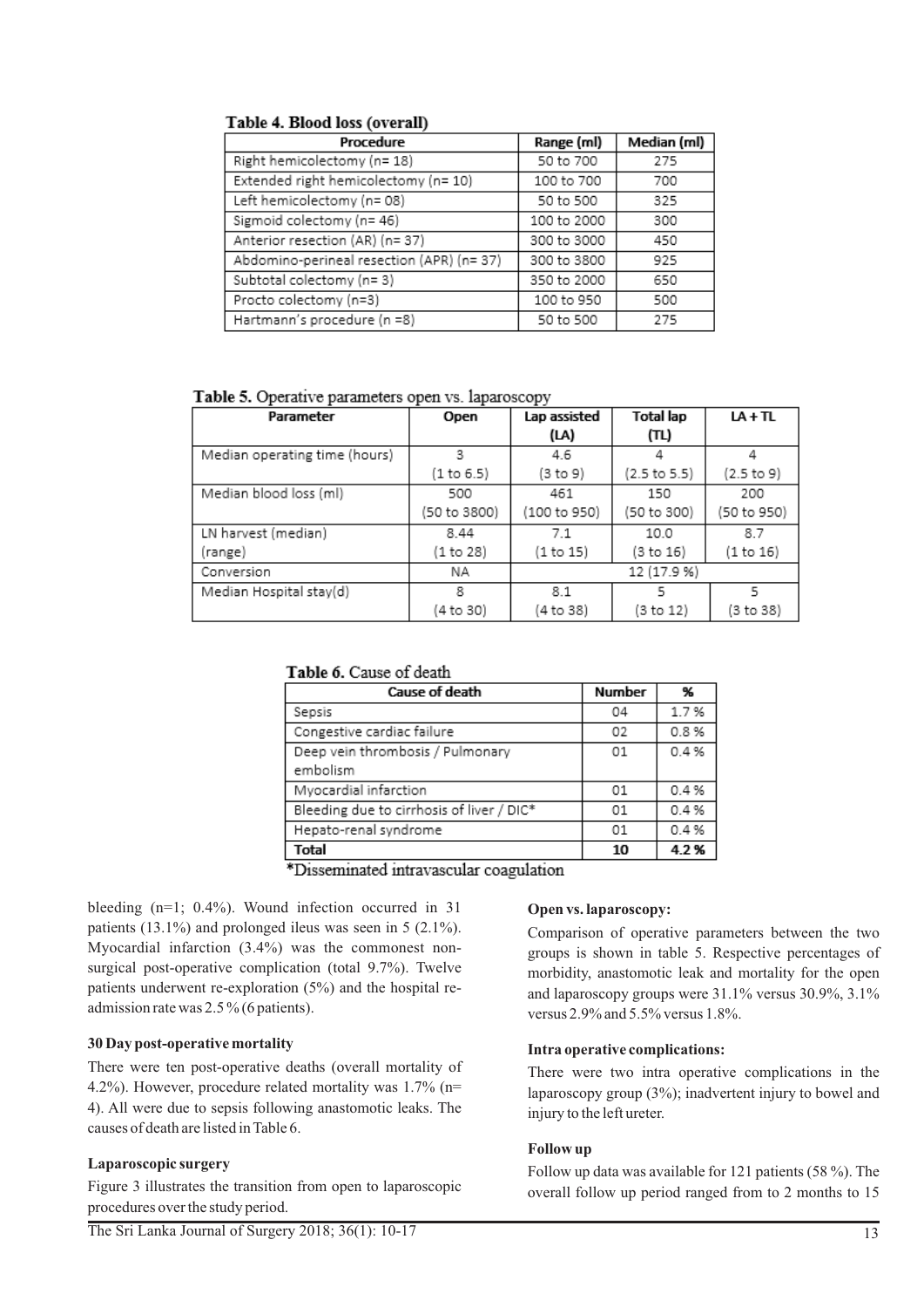years (median 1.1 years). An incisional hernia was found in 6 patients who underwent open surgery (4%). Stoma complications were detected in 6 patients who underwent APR (15%).

## **Oncological outcome (overall)**

## **Local recurrence:**

There were 10 patients who developed local recurrences (8 %) from 2 to 49 months (median time to recurrence 1 year); nine followed surgery for rectal cancer (n= 80; 11%). Only one patient (2.4 %) developed local recurrence after colon cancer resection (n= 41). Nine local recurrences were following open  $(10\%)$  and 2 followed laparoscopic operation  $(6\%)$ .

## **Distant metastasis:**

Distant metastases were detected in 20 patients (17 %) during follow up. The commonest site was the liver. There was one port site (1 %) recurrence following a lap-assisted procedure at 9 months.

## **Discussion**

This is a study of 260 patients with colorectal cancer who underwent either standard open or laparoscopic surgery. The median age of the study group was 59 years (range 25 to 90 years), which is lower than reported in most western literature (70 years, range 28 to 95) [10]. There was no marked difference in male to female ratio, 1.4: 1, in this study compared to other published data [11, 12].

## **Clinico-pathological parameters**

Sixteen percent presented as an emergency. One study reported emergency presentation for CRC in 13.6 % [10] whereas others have reported emergency presentations in up to 30 % [13]. All patients who presented as an emergency had intestinal obstruction. Other larger studies have reported intestinal obstruction as the commonest (78 %) mode of emergency presentation [14, 15]. Bleeding per rectum was the commonest symptom  $(42.8 \text{ %})$ , which was followed by change of bowel habits (17.1 %) in those who presented to the out-patient clinic.

There is a marked variation in the duration of symptoms in developed countries (1 to 10 months; median 3.5 months) [16] and African countries (21 days to 84 months; median 22 months) [11]. In our study, median duration was 3 months (1 to 24 months).

A family history of CRC among first degree relatives was obtained in 8 (5.6 %) patients in this study and compares with the same reported by Phillipo LC (5.4 %) in his study of 332 patients from Tanzania [11]. In another study, a family history of CRC was reported among 20.5 % of patients in Sweden [10]. Pooled data analysis shows a relative risk of 2.24% and 2.93% for patients with a first degree relative affected by CRC

and patients with ulcerative colitis respectively [17].

In our study group the proportion of rectal cancer (RC) was higher (40.2%) than reported (15.7 to 38.7%) in other studies [10, 11, 18]. Further, about 80 % of CRC in our patients was located on the left side making it accessible even with a flexible sigmoidoscope. Therefore, stool occult blood combined with flexible sigmoidoscopy would be an attractive option for screening of CRC in our patients. However, the cost effectiveness of this approach has to be determined by further studies.

Distant metastases were present at presentation in 16.6 % of our patients with 80.9 % of them in the liver and 4.6 in the lung. Published data shows 20 to 25 % of colon cancer and 18 % of rectal cancer patients have distant metastases at presentation with liver being the commonest site [13].

## **Preoperative management**

Neoadjuvant therapy has been used in 64 patients out of whom 50 were for patients with RC. The use of neoadjuvant chemoirradiation for RC became the standard practice after the trial in 2012 [19, 20]. Though 49 % patients with RC received neoadjuvant therapy sub group analysis shows a marked increase in the tendency to use neoadjuvant therapy after the year 2011 (27% before and 80 % after 2011). Simon et. al. in 2012 [22], examined the trend in the use of neoadjuvant radiotherapy among surgeons across the south west region of France and found that 62% of the patients received neoadjuvant radiotherapy for RC. A complete response to neoadjuvant chemo radiation was seen in 16% of our patients. A similar response rate has been observed (17 %) in the landmark paper published in 2004 by Habr-Gama where they adopted a "watch and wait" policy for this group of complete responders [22]. Others have reported complete response rates as high as 25 % [22].

## **Surgery (overall)**

The overall operability among our patients (90 %) was lower than other studies  $(97 \%)$  [19]. However, the operability among those patients undergoing emergency procedures was only 65 %, a finding that has not been reported earlier.

## **Post-operative management**

The overall postoperative complication rate in this study (39.5  $\%$ ) was higher than reported (26.2 %) in a similar study [11]. The commonest post-operative complication (13.2%) was wound infection. The reported incidence of wound infection is between 3 to 30% across the literature [23]. Similarly, the overall incidence of anastomotic dehiscence (3.7% in this study) ranged between 1% to 30% in the literature [24, 25]. Higher incidences of anastomotic dehiscence have been reported following rectal cancer resection versus colon resection (5% vs. 10%) [19]. However in the hands of an experienced colorectal surgeon, the reported incidence of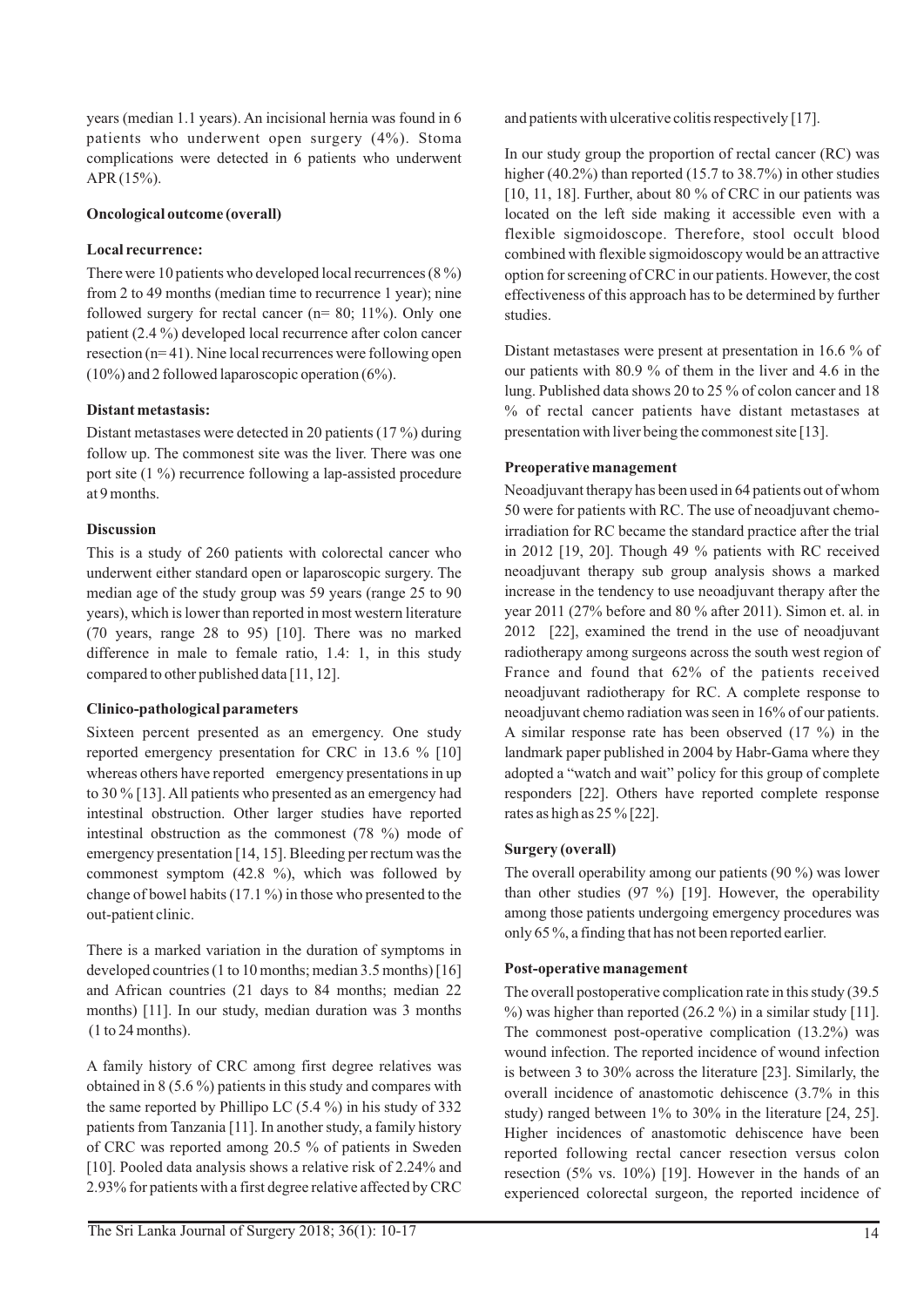anastomotic dehiscence following AR has been between 3% and 6% [25]\*, and it was slightly higher (6.3%) in the present study. Prolonged ileus (2.1%) contributed to longer hospital stay in our patients. One study showed a slight difference in the incidence of ileus following open surgery versus laparoscopic surgery (3.3 % vs. 2.4%) but the difference was not statistically significant [26].

The median hospital stay was 10 days (3 to 38 days) in our patients. Median hospital stay after surgery for CRC was 12 (4 to 72 days) in one study [11]. The difference is probably due to the inclusion of patients who underwent laparoscopic surgery in our study. Our re-operation rate (5.1%) was lower than the reported 12% for LA and 10% for open surgery [27]. The overall readmission rate of 2.5% in our study group is comparable to the reported 2% for LA and 12% for open surgery in the same study.

The overall 30 day mortality in our study was 4.2%. Eighty percent of deaths followed surgery for rectal cancer. Mortality as high as 13% has been reported following emergency procedures while that reported for elective procedures is around 2% [19]. In these studies it is not clear if post-operative mortality was procedure related or due to other co morbid factors. Procedure related mortality in our patients was 1.7%. Also, we observed higher mortality among patients with rectal cancer  $(6.6\% \text{ vs. } 1.7\%)$  than those with colon cancer. Others have reported overall mortality from 8% to 10.5% for CRC [11].

The number of LN examined could be determined in only 36.5 % of patients, far less than reported in other studies [28]. In a large study of 3557 patients mean LN harvest was 13 (1 to 53), (37); in our patients we could harvest only a median of 8 (1 to 41) nodes. Lymph node positive ratio (15.1%) was also lower than reported (49.7 %) [18, 29].

## **Follow up**

Incisional hernias were found in 2.7% of patients followed up, and it was slightly higher than reported in the literature [26]. Port site hernia was observed in 1.4% of the patients by the same group but we have not encountered this complication in our patients undergoing laparoscopy thus far. Port site recurrence was seen in one of our patients (1.4%). In one study port site recurrence following laparoscopic resection of CRC was 1.2 % [30]. Other studies have reported port site recurrences between 0.7 to 1.3% following laparoscopic surgery for CRC [5, 31]. The complications related to stoma in our study (14.6%) was also higher than that reported in a similar study  $(4.1\%)$  [27].

## **Oncological outcome**

The literature reveals a higher local recurrence rate for RC (10 to 20 %) compared to colon cancer (2 to  $10\%$ ) [26]. In our patients, local recurrences were seen in 11.2% following RC and 2.4% following colon cancer (overall 8.2%) and was within the reported figures. In a meta-analysis, 40 to 50 % of patients eventually developed liver secondaries following surgery for CRC within 3 years [32]. In our study 10.7% of the patients developed liver secondaries within 2 years. The incidence of brain metastases among our patients (1.6%) was within the reported range of 0.6% to 3.2% [33].

## **Open surgery vs. Laparoscopy**

The operative time in the laparoscopy group  $(LA + TL)$  was longer than the open surgery group. In a meta-analysis of 13 trials operating time in laparoscopy was longer  $(p=0.027)$  in all but one (32) study. In addition, most of the studies have observed significantly lower mean blood loss following the laparoscopic approach [34]. Though our blood losses in both groups were higher (689 ml vs. 323 ml) laparoscopy group had a lower blood loss). The two intraoperative complications (2.9%) were seen within in the first 10 procedures. In most studies, the incidence of intraoperative complications were similar in laparoscopic (for RC 6.1% to 21.1%: overall 3.7%) and open surgery [35].

Conversion rate in our study (17.9 %) was almost equal to that reported from North America (17.5%) although it is higher than the Europe (10.3%) and Asia (13.6%) [36]. However, it is within the reported range (15 to 30 %) [6, 8, 37, 38]. The reported hospital stay after laparoscopic CRC surgery is 5 to 8 days [6, 8]. In a meta-analysis of 7 trials, hospital stay after laparoscopic colon and rectal cancer resection has been analyzed separately and shown to be significantly shorter in both groups [35]. In our study the hospital stay was assessed together in both groups and was found to be lower in laparoscopy group (open 9.4 days vs. laparoscopy 6.1 days).

Postoperative complications in our study were comparable between the two groups (open 31% vs. laparoscopy 30.9%). The literature does not reveal a significant difference in postoperative complications between laparoscopic and open surgery either [35]. Anastomotic leak rate did not differ significantly between the two groups (OR 0.97) in this study. However in most published studies, including a meta-analysis of 7 trials [35], there was no significant difference in the anastomotic leakage between open and laparoscopic approach. There was no significant difference in postoperative mortality between the open and laparoscopic techniques (5.5% vs. 1.8%; OR 0.25). In a meta-analysis of six trials, mortality was below 2% in either group [35]. Though not statistically significant, open surgery group in our study showed a higher mortality (5.5%) probably because of the inclusion of the learning curve. In another randomized trial mortality was 5% for open and 4% for laparoscopic surgery [39].

Higher LN harvest in TL group could be attributed to the difference in pathological reporting rather than the surgical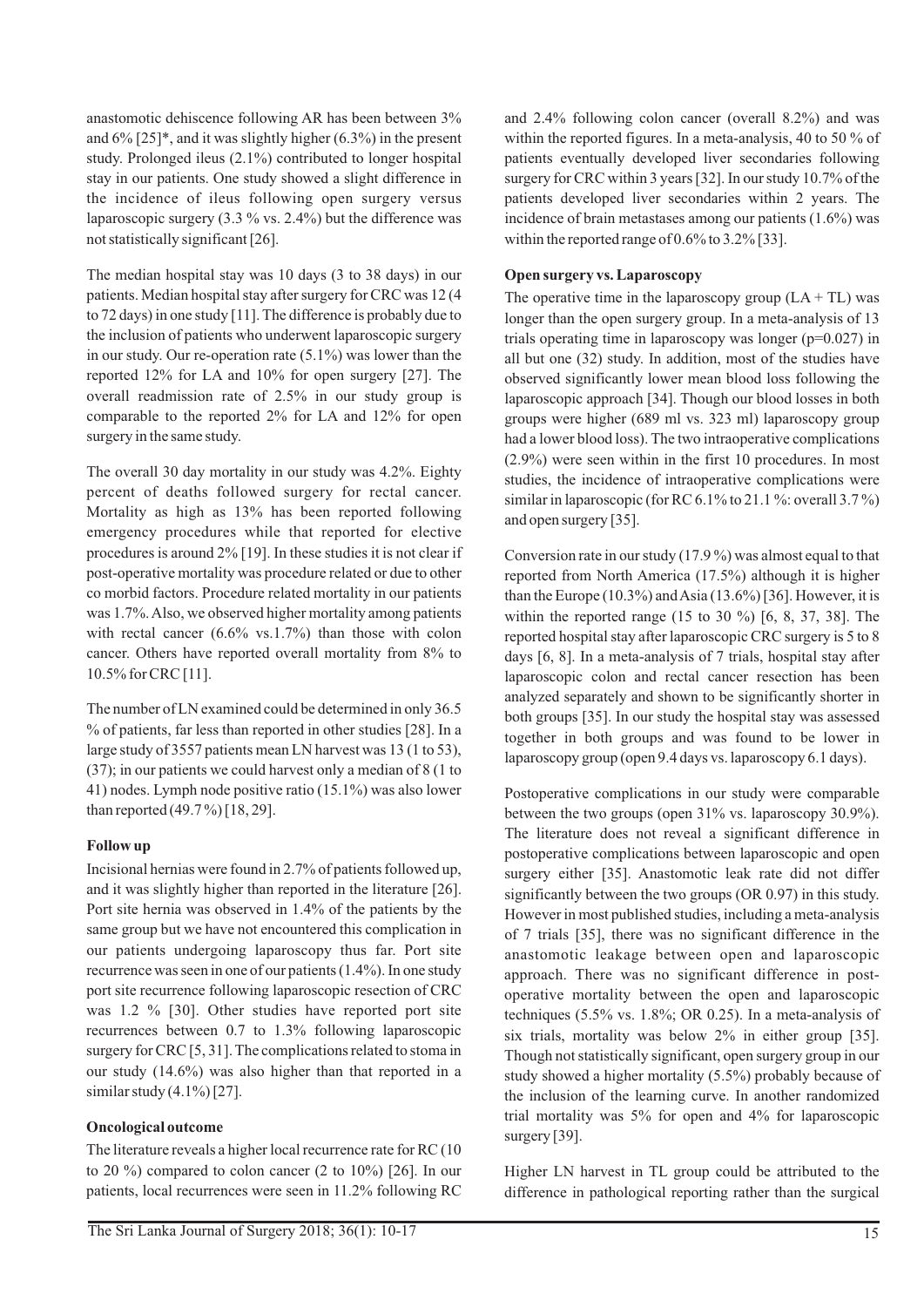technique since this group represents the most recently reported group where LN harvesting is highest.

Local recurrence after the resection of colon cancer was 28% vs. 18% in the Barcelona trial [34]. In our study local recurrence following open surgery (10.2%) was lower than Barcelona trial. Though local recurrence following laparoscopic resection was lower in our study (6%) compared with Barcelona trial, comparison cannot be made since ours is not a randomized controlled trial. Multiple factors would have contributed for the higher local recurrence rate in open surgery group. Some of the patients especially in the early part of this study did not receive neoadjuvant therapy as they underwent surgery in an era before the neo adjuvant therapy became the standard practice at least in our practice (use of neoadjuvant therapy for RC was 27% before and 80 % after 2011). Secondly, the learning curve also would have contributed to some extent. Thirdly, patients who underwent laparoscopic surgery have been followed up for a shorter period compared to open surgery group. Many randomized studies have confirmed the non-inferiority of laparoscopic over open surgery with respect to overall survival and diseasefree survival [ , 3, 14, , 40]. Our experience is similar despite being a non-randomized study.

## **Conclusion**

There are differences in the clinic-pathological aspects of CRC in our patients especially with regard to age and stage at presentation. The overall operative and oncological result of this study shows that we can reach the accepted standards in colorectal surgery. Though laparoscopic surgery for colorectal cancer is more recent, despite the steep learning curve we have reached accepted international standards within a short period of time. Two aspects of our study that need attention are LN retrieval and reporting, and long term follow up. While LN harvest has shown improvement over the years, follow up reporting of patients has to be longer.

All authors disclose no conflict of interest. The study was conducted in accordance with the ethical standards of the relevant institutional or national ethics committee and the Helsinki Declaration of 1975, as revised in 2000.

#### **References**

- 1. Brenner H, Kloor M, Pox CP. Colorectal cancer. *Lancet.* 2014 Apr 26;383 (9927):1490-502. https://doi.org/10.1016/S0140-6736(13)61649-9
- 2. Hermann Brenner, Metthias Kloor, Christian Peter Pox. Colorectal cancer. *Lancet,* 2014 :383, 1490-502 https://doi.org/10.1016/S0140-6736(13)61649-9
- 3. Cancer Incidence Data, 2007 : National Cancer Control Programme,Sri Lanka.
- 4. Alexander RJ, Jaques BC, Mitchell KG. Laparoscopically assisted colectomy and wound recurrence. *Lancet* 1993; 341: 249-250. 4
- 5. Lacy AM, Garcia-Valdecasas JC, Delgado S, et al. Laparoscopyassisted colectomy versus open colectomy for treatment of non-

metastatic colon cancer: a randomised trial. *Lancet.* 2002;359:2224–9.

https://doi.org/10.1016/S0140-6736(02)09290-5

- 6. The Clinical Outcomes of Surgical Therapy Study Group (COST). *N Eng J Med*,2004 :350; 20,2050-58. https://doi.org/10.1056/NEJMoa032651
- 7. Martijn HGM van der Pas, MD, Prof Eva Haglind, MD, Prof Miguel A Cuesta, MD, Prof Alois Fürst MD, Prof Antonio M Lacy, MD, Wim CJ Hop, PhD, Prof Hendrik Jaap Bonjer, MD. Laparoscopic versus open surgery for rectal cancer (COLOR II): short-term outcomes of a randomised, phase 3 trial. *Lancet Oncol*. 2013 Mar;14(3):210-8.

https://doi.org/10.1016/S1470-2045(13)70016-0

- 8. Guillou PJ, Quirke P, Thorpe H, Walker J, Jayne DG, Smith AM, Heath RM, Brown JM. Short-term endpoints of conventional versus laparoscopic-assisted surgery in patients with colorectal cancer (MRC CLASICC trial): Multicentre, randomised controlled trial. *Lancet* 2005;365:1718–1726. https://doi.org/10.1016/S0140-6736(05)66545-2
- 9. Japanese Classificationof Colorectal carcinoma in Japanese Sosiety for Cancer of the Colon and Rectm. KANEHARA & CO., LTD., TOKYO, 1997.
- 10. Sam Ghazi et al. Clinicopathological analysis of colorectal cancer: a comparison between emergency and elective surgical cases. *World Journal of Surgical Oncology* 2013, 11:133, 2-11.
- 11. Phillipo L Chalya et al. Cilnico-pathological patterns and Challenges of management of colorectal cancer in a resource –limited setting- Tanzanian experience. *World Journal of Surgical Oncology* 2013, 11:88, 3-9.
- 12. Monica Millan, Sandra Merino, Aleidis Caro, Francesc Feliu, Jordi Escuder, Tani Francesch. Treatment of colorectal cancer in the elderly. *World J Gastrointest Oncol* 2015 October 15; 7(10): 204-220.

https://doi.org/10.4251/wjgo.v7.i10.204

- 13. Marina De Rosa. Genetics, diagnosis and management of colorectal cancer (Review). ONCOLOGY REPORTS, 2015 : 34: 1087-1096.13
- 14. Metcalfe MS et Al. Unreasonable expectations in emergency colorectal cancer. Colorectal Dis, 2005 : 7 (3), 275-278. https://doi.org/10.1111/j.1463-1318.2005.00784.x
- 15. Wong SK et Al. Tumor pathology and long-term survival in emergency colorectal cancer. *Dis Colon Rectum*, 2008 :51 (2), 223-230.

https://doi.org/10.1007/s10350-007-9094-2

- 16. Majumdar SR1, Fletcher RH, Evans AT. How does colorectal cancer present? Symptoms, duration, and clues to location. *Am J Gastroenterol*. 1999 Oct;94(10):3039-45. https://doi.org/10.1111/j.1572-0241.1999.01454.x
- 17. Constance M. Johnson, Caimiao Wei, [...], and Donald A. Berry Meta-analyses of Colorectal Cancer Risk.
- 18. Jan H. Wong, MD; D. Scott Johnson, MD; Daphne Hemmings, MD; Andrew Hsu, MD; Taryne Imai, BS; Gail T. Tominaga, MD. Assessing the Quality of Colorectal Cancer Staging: Documenting the Process in Improving the Staging of Node-Negative Colorectal Cancer.*Arch Surg*. 2005;140:881-887. https://doi.org/10.1001/archsurg.140.9.881
- 19. Simone Mathoulin-Pélissier et al. Quality indicators for colorectal cancer surgery and care according to Patient-, tumor-, and hospital related factors. *BMC Cancer* 2012, 12:297, 3-10.
- 20. Eva J A Morris, Nicola J Maughan, David Forman, et al. Who to treat with adjuvant therapy in Dukes B/stage II colorectal cancer? The need for high quality pathology. Gut, 2007 56: 1419-1425. https://doi.org/10.1136/gut.2006.116830
- 21. Habr-Gama A, Perez RO, Nadalin W, Sabbaga J, Ribeiro U, Silva e Sousa AH, Campos FG, Kiss DR, Gama-Rodrigues J. Operative